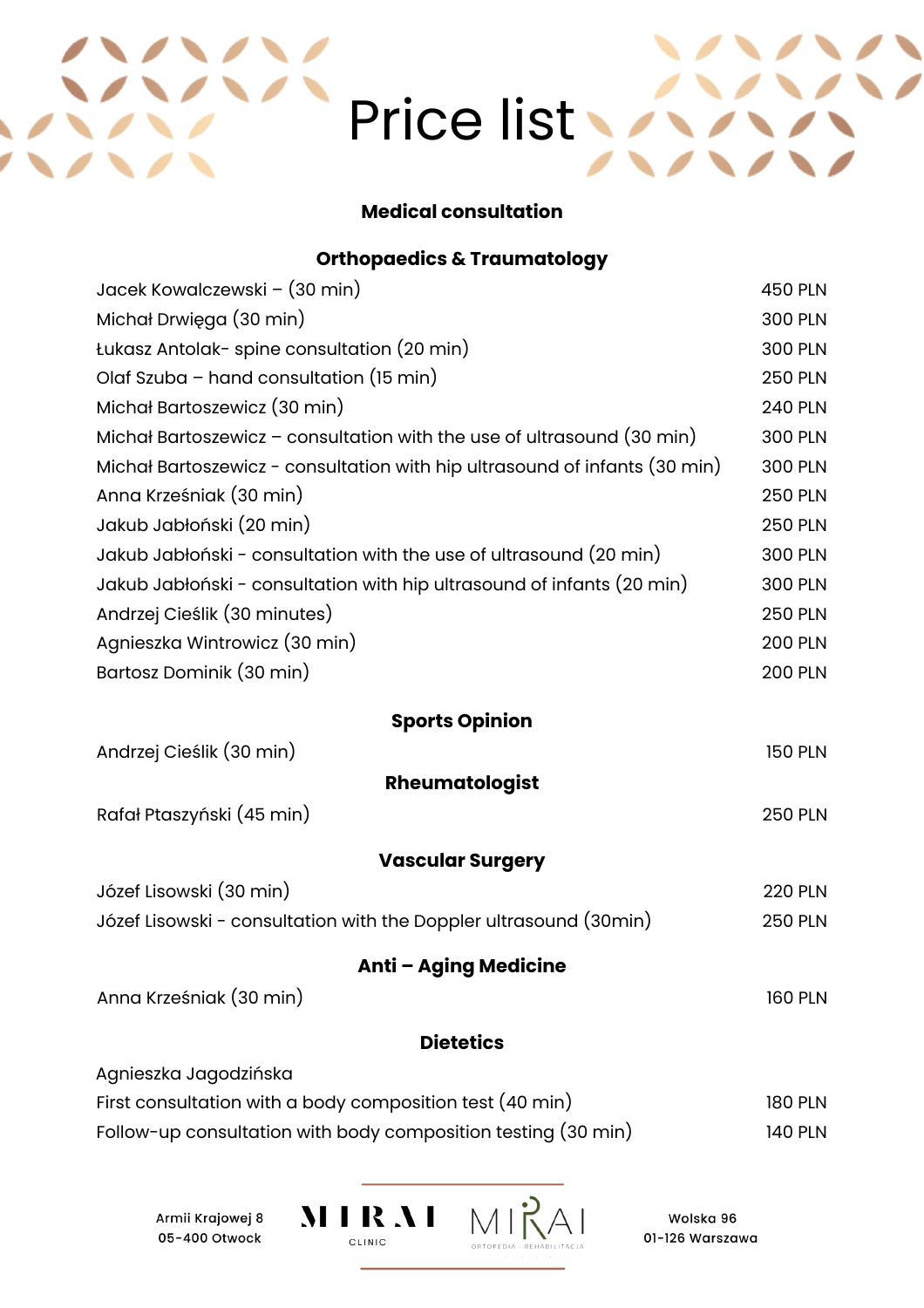| Diet plan for 7 days                            |                                      | <b>150 PLN</b>  |
|-------------------------------------------------|--------------------------------------|-----------------|
|                                                 | <b>GP</b> (General Practitioner)     |                 |
| Marek Gorajek (30 min)                          |                                      | <b>200 PLN</b>  |
|                                                 | <b>Rehabilitation &amp; Training</b> |                 |
| Physiotherapy consultation with<br><b>DIERS</b> | 60 min                               | <b>180 PLN</b>  |
| Joint physiotherapy                             | 60 min                               | <b>150 PLN</b>  |
|                                                 | Package 5 x 60 min                   | <b>710 PLN</b>  |
|                                                 | Package 10 x 60 min                  | 1350 PLN        |
| Individual physiotherapy                        | 60 min                               | <b>200 PLN</b>  |
|                                                 | Package 5 x 60 min                   | <b>950 PLN</b>  |
|                                                 | Package 10 x 60 min                  | 1800 PLN        |
| Physiotherapy - dr Krzysztof<br>Guzowski        | First consultation 60 min            | <b>320 PLN</b>  |
|                                                 | Follow-up consultation 40 min        | <b>240 PLN</b>  |
| <b>Functional Medical Training</b>              | 60 min                               | <b>165 PLN</b>  |
|                                                 | Package 10 x 60 min                  | <b>1500 PLN</b> |
| <b>Dental Rehabilitation</b>                    | <b>First consultation z DIERS</b>    |                 |
|                                                 | 90 min                               | <b>350 PLN</b>  |
|                                                 | Follow-up consultation 60 min        | <b>200 PLN</b>  |
| <b>Sports recovery</b>                          | 90 min                               | <b>150 PLN</b>  |
| <b>Sports recovery PRO</b>                      | 90 min                               | <b>200 PLN</b>  |
| <b>Physical preparation training -</b>          | First workout with the Athletic      |                 |
| <b>Paweł Rzepecki</b>                           | test 60 min                          | <b>300 PLN</b>  |
|                                                 | Personal workout 60 min              | <b>200 PLN</b>  |
| <b>Physical preparation training</b>            | Personal workout 60 min              | <b>165 PLN</b>  |

Armii Krajowej 8 05-400 Otwock

**MIRAI** CLINIC

 $MIRA$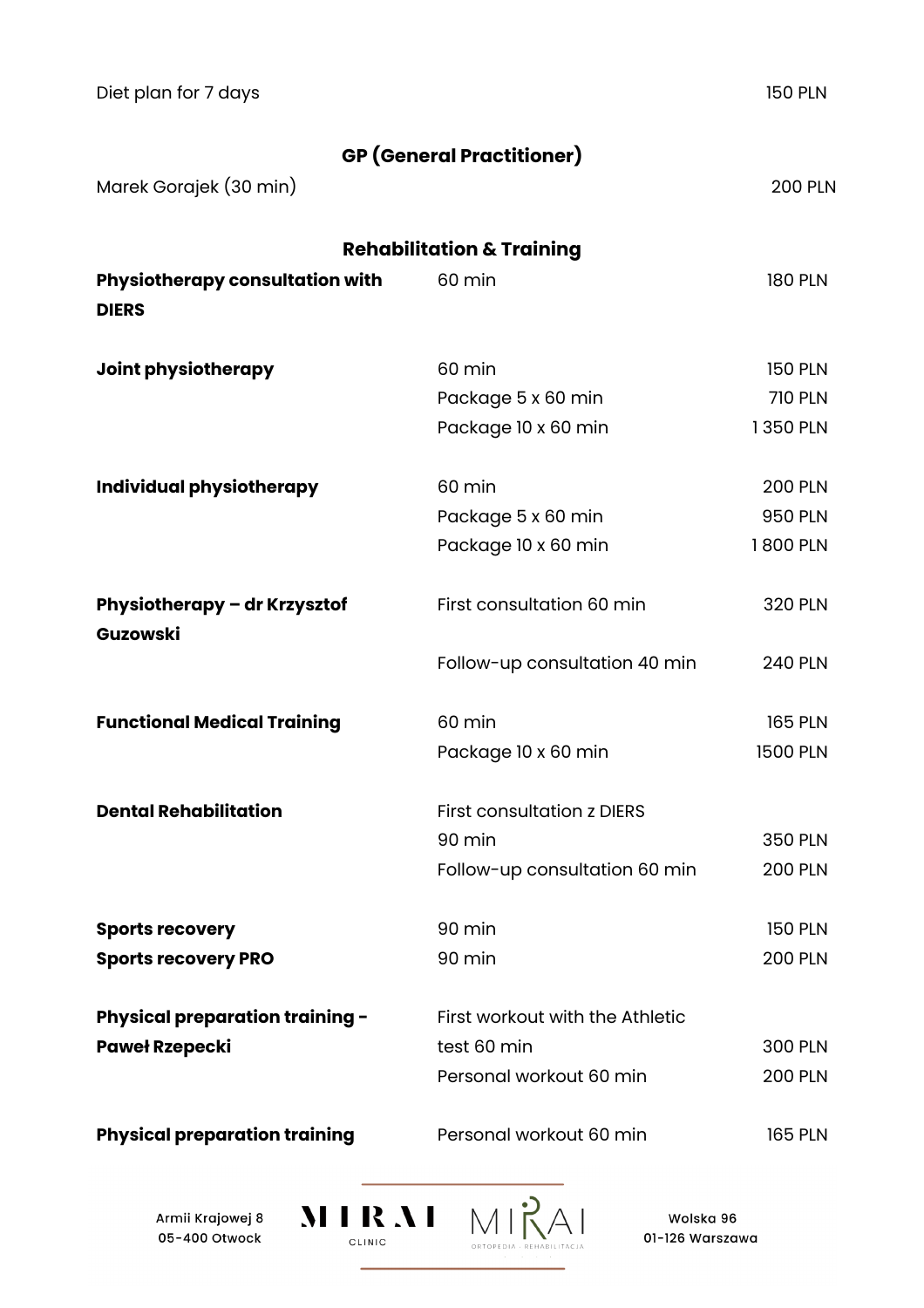| Joint workout 60 min         | <b>110 PLN</b> |
|------------------------------|----------------|
| Group workout 2 pers. 60 min | <b>200 PLN</b> |
| Group workout 3 pers. 60 min | <b>240 PLN</b> |
| Group workout 4 pers. 60 min | <b>280 PLN</b> |
| Package 10 workout ind.      | 1500 PLN       |
| Package 10 joint workout     | 1 000 PLN      |

# **Functional Diagnostics**

| <b>Diers Formetric 4D (60 minutes)</b>                              |                |
|---------------------------------------------------------------------|----------------|
| <b>Basic Package</b>                                                | <b>150 PLN</b> |
| <b>Optimal Package</b>                                              | <b>290 PLN</b> |
| <b>Sport Package</b>                                                | <b>390 PLN</b> |
|                                                                     |                |
| The Athletic 1080 test with a description - Paweł Rzepecki (60      | <b>300 PLN</b> |
| minutes)                                                            |                |
| Physiotherapy consultation for the runners using DIERS (90 minutes) | <b>390 PLN</b> |

# **Joint Injections**

| Hyaluronic acid Renehavis | (1 pre-filled syringe) | 900 PLN |
|---------------------------|------------------------|---------|
| Hyaluronic acid Monovisc  | (1 pre-filled syringe) | 900 PLN |
| Hyaluronic acid Sportvis  | (1 pre-filled syringe) | 900 PLN |
| Hyaluronic acid Durolane  | (1 pre-filled syringe) | 900 PLN |

# **Blood-borne joint therapies**

| Injection                           | od 950 PLN |
|-------------------------------------|------------|
| Ultrasound control during injection | 300 PLN    |

# **nSTRIDE® Therapy**

# **Innovative non-operative joint treatment**

| Injection                           | 4 900 PLN |
|-------------------------------------|-----------|
| Ultrasound control during injection | 300 PLN   |

Armii Krajowej 8 05-400 Otwock

MIRAI MIRAI CLINIC

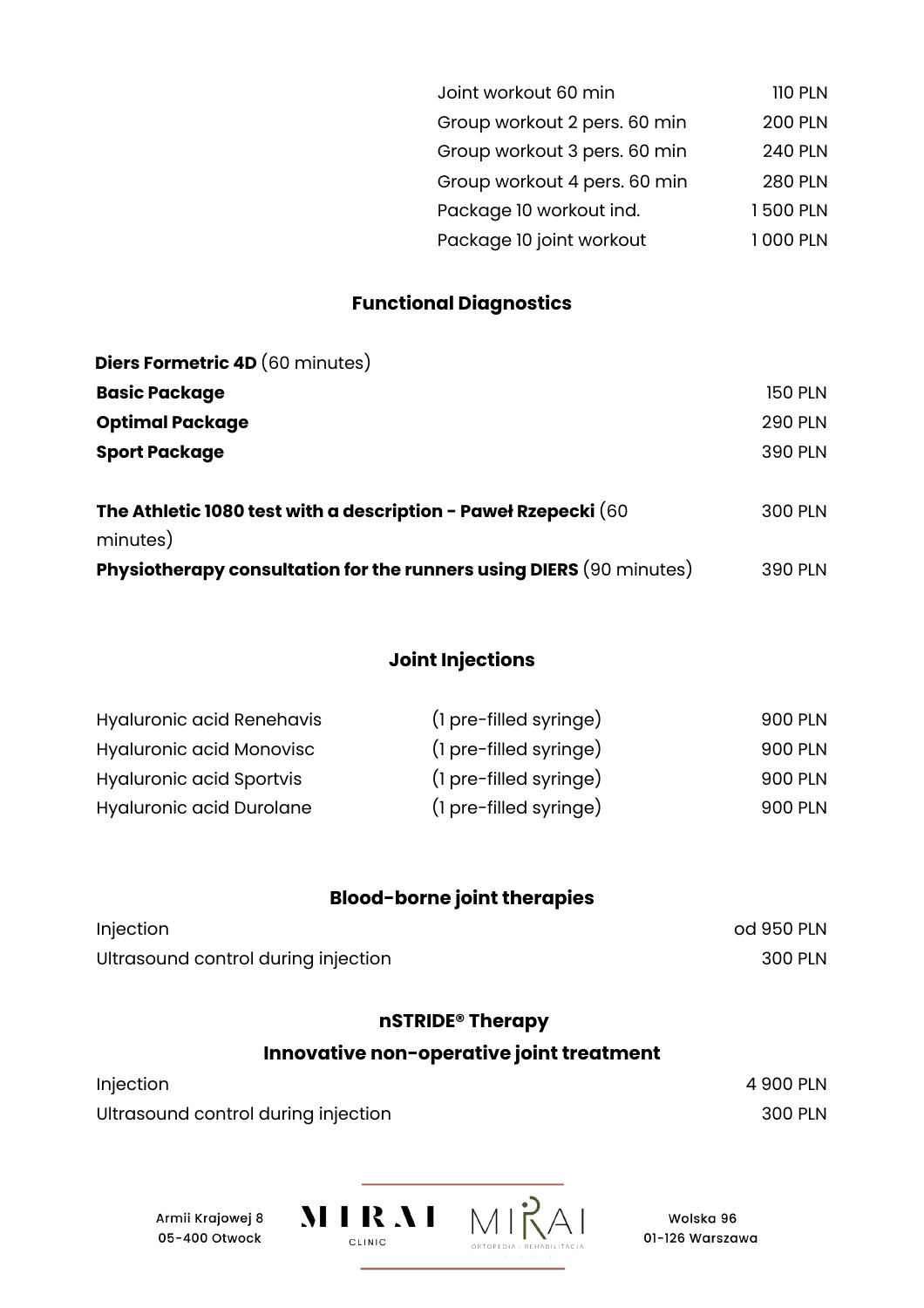#### **Orthokine® Therapy**

#### **Innovative non-operative joint treatment**

| Single injection                    | 900 PLN   |
|-------------------------------------|-----------|
| Package of 6 injections             | 4 800 PLN |
| Ultrasound control during injection | 300 PLN   |

#### **Vascular Surgery Procedures**

| Sclerotherapy                | 600 PLN        |
|------------------------------|----------------|
| Crossectomy                  | 1500 PLN       |
| Flebogrif                    | 2 000 PLN      |
| Miniflebektomia              | 2 000 PLN      |
| Laser varicose veins closure | 3 500 PLN      |
| VenaSeal treatment           | 7500 PLN       |
| <b>Hybrid procedures</b>     | To be arranged |
|                              |                |

## **Anti-aging treatments**

| Migraine treatment                       | 2 000 PLN |
|------------------------------------------|-----------|
| Treatment of bruxism                     | 1400 PLN  |
| Treatment of palmar hyperhidrosis        | 2000 PLN  |
| Treatment of armpit hyperhidrosis        | 2000 PLN  |
| Treatment of hyperhidrosis of the feet   | 2 000 PLN |
| Scalp treatment for androgenic hair loss | 1000 PLN  |
| Acne scars treatment                     | 1000 PLN  |

#### **Antigen Covid test** 120 PLN

#### **Orthopaedic Procedures and Surgeries**

We prepare every quote for the surgery and the stay individually for each patient. The price depends, among other things, on the complexity of the underlying medical problem, the number and type of implants used, and the duration of the hospitalization.

Exemplary cost estimations (including basic materials for the procedures) are as follows:

Knee arthroscopy 6 600 PLN

Armii Krajowej 8 05-400 Otwock